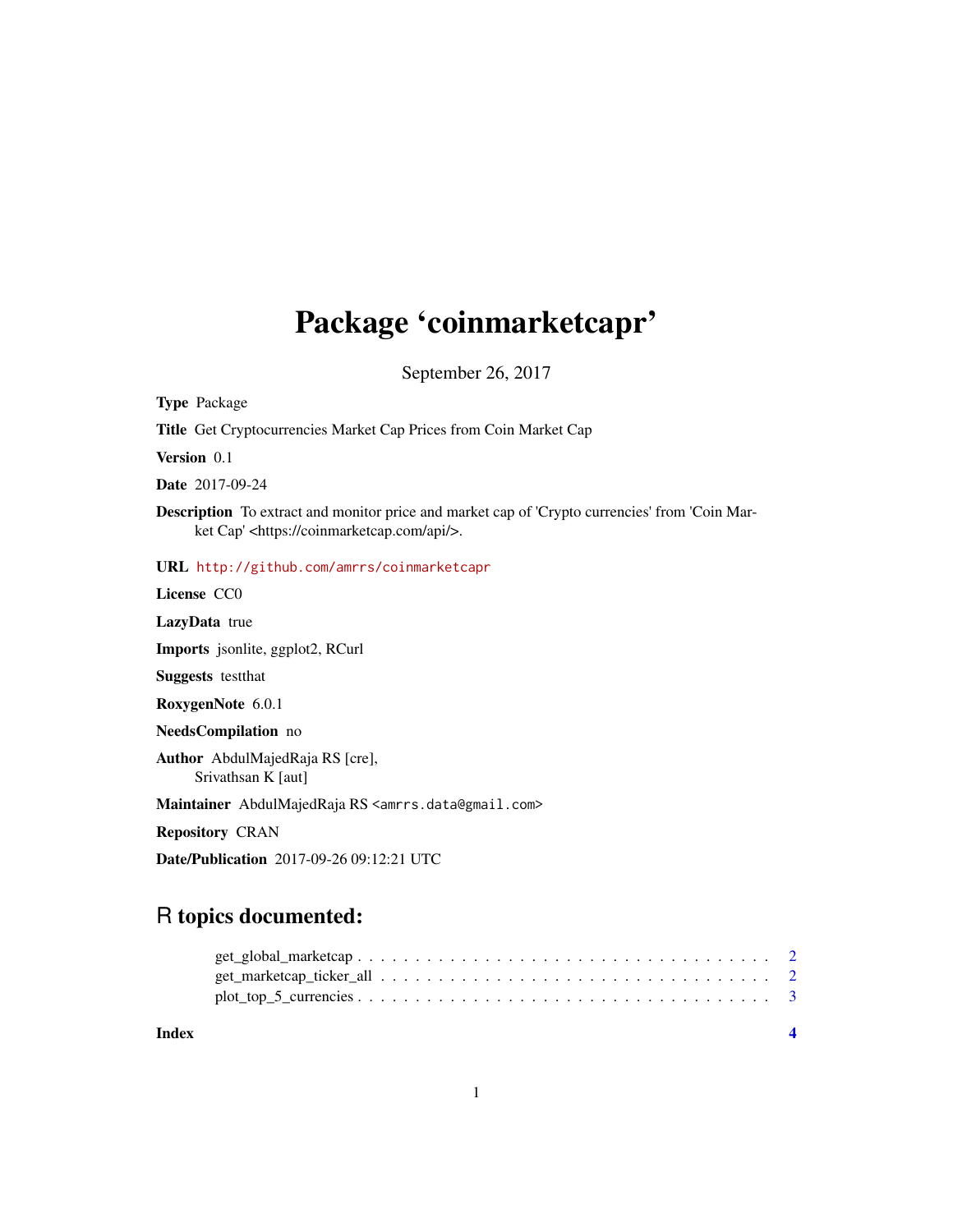<span id="page-1-0"></span>get\_global\_marketcap *To extract Global Market Cap of Cryptocurrency Market*

#### Description

To extract Global Market Cap of Cryptocurrency Market

#### Usage

```
get_global_marketcap(currency = "USD")
```
#### Arguments

currency currency code - Default is 'USD'

#### Value

A dataframe of to get global market cap of Cryptocurrencies Market

#### Examples

```
get_global_marketcap('AUD')
get_global_marketcap('EUR')
```
get\_marketcap\_ticker\_all

*To extract Global Market Cap of Leading Cryptocurrencies*

#### Description

To extract Global Market Cap of Leading Cryptocurrencies

#### Usage

```
get_marketcap_ticker_all(currency = "USD")
```
#### **Arguments**

currency currency code - Default is 'USD'

#### Value

A dataframe of top Cryptocurrencies with id, name, symbol, rank, price\_usd, price\_btc, 24h\_volume\_usd, market\_cap\_usd, available\_supply, total\_supply, percent\_change\_1h, percent\_change\_24h, percent\_change\_7d, last\_updated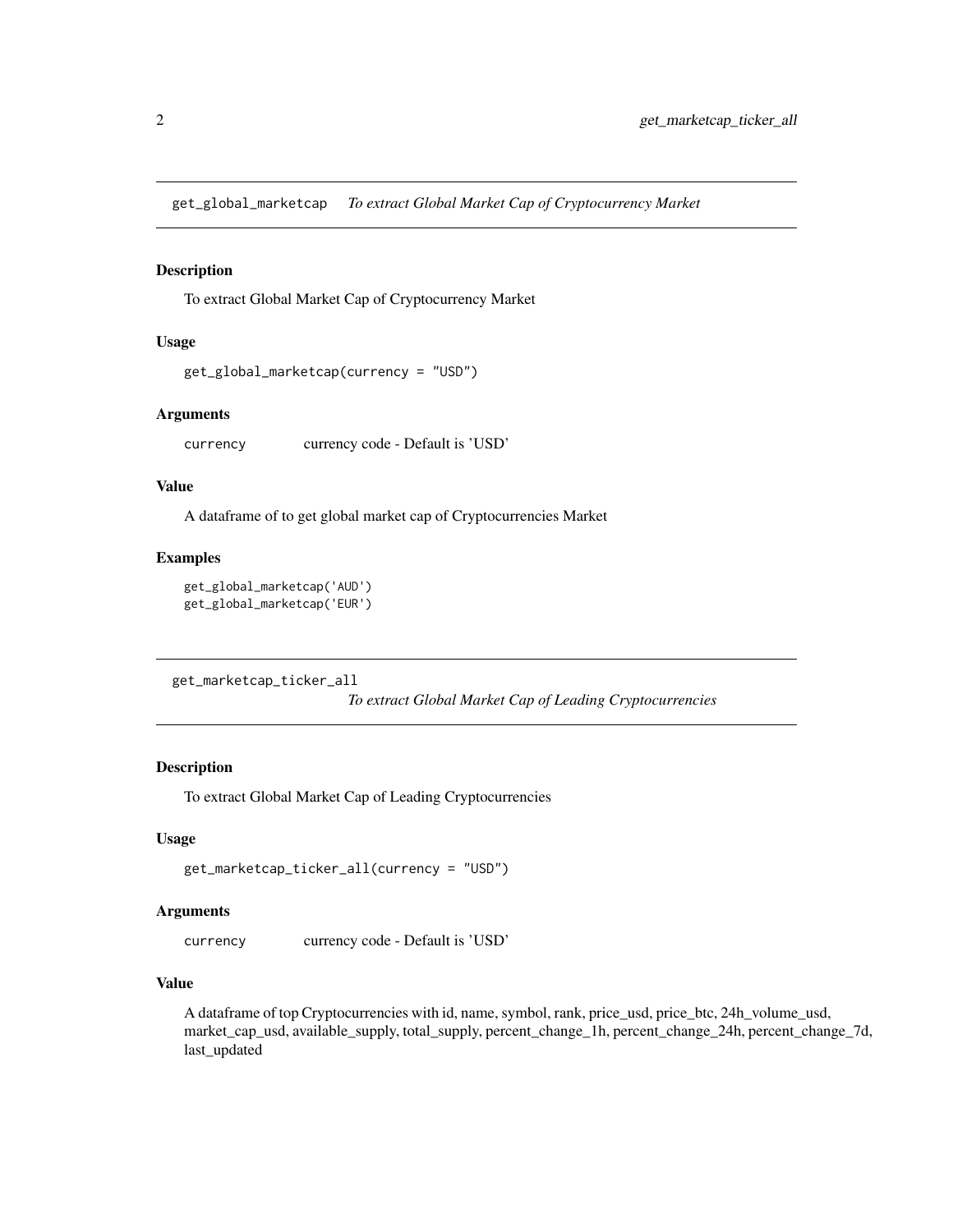#### <span id="page-2-0"></span>Examples

```
get_marketcap_ticker_all('EUR')
get_marketcap_ticker_all('GBP')
```
plot\_top\_5\_currencies *To plot Top 5 Cryptocurrencies*

#### Description

To plot Top 5 Cryptocurrencies

#### Usage

plot\_top\_5\_currencies(currency = "USD")

#### Arguments

currency currency code - Default is 'USD'

#### Value

A ggplot of top Cryptocurrencies based on their rank

#### Examples

plot\_top\_5\_currencies('EUR') plot\_top\_5\_currencies('GBP')